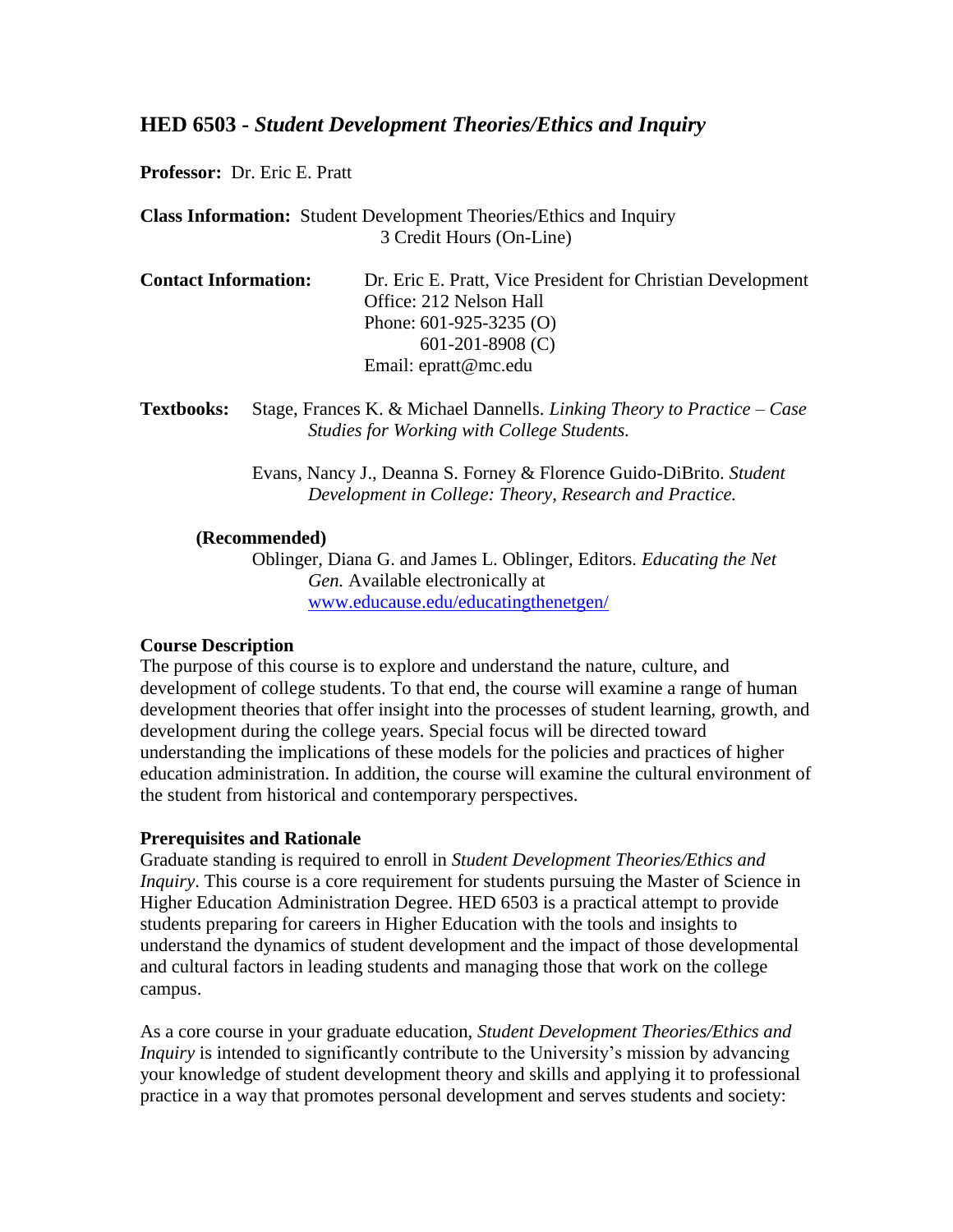*"the University environment promotes the spiritual, social, emotional, and physical development of its students and encourages them to utilize their skills, talents, and abilities as they pursue meaningful careers, life-long learning, and service to God and others."*

## **Philosophy and Format**

This course introduces theories for understanding the social identity, intellectual, and moral development of college students. The theories covered in this course were selected because they have been especially helpful to college educators—including both academic and student affairs professionals—in their daily work with students and in their planning of student learning experiences. The reflection questions, assignments, and other activities have been arranged to prompt discussion and provide insights into Higher Education Administration as a career choice. The purpose of exposing students to this information is to help them fill their "tool boxes" with the necessary tools, resources, and experiences for them to become effective administrators.

As you think about a career in Higher Education Administration let me share with you some insights that if you will grasp now, it will make this class a more enriching and beneficial experience. Leadership is the difference between success and failure; it is the difference between creative vitality and mediocre maintenance. Think for a moment of the persons you know who are most effective. Who are they? What have they accomplished? How do they do it? Now think of the persons you know who have been least effective, persons who failed to accomplish their mission, who alienated many of their followers in the process. What one thing was always present among the persons who are effective? And what one thing seemed to be absent among the persons who are least effective in carrying out their assigned task? The answer will probably not surprise you. It is leadership.

The University has recognized the need to invest in developing leaders for administrative positions through this degree program. Course participants will examine theories and principles and each person will be challenged to change their perspective and behavior to become more effective leaders. Relational and values-based leadership has been written and talked about for decades, with great authors defining it in different ways and calling it different things. The simple truth is that leadership and life are about people and relationships. Consequently, the recognition for more effective leadership is emerging on grand scale in many parts of the world. The evidence of this is that many of the most admired and successful organizations are currently examining, establishing, and articulating the leadership principles they use.

Are you ready? *You will not become a better leader or administrator by taking this course!* Please understand that nobody ever became a better leader by reading a book, listening to a CD, watching a training video, or attending a class, conference or seminar. You can certainly learn by doing those things, but you will never become a better leader or administrator by simply doing those things.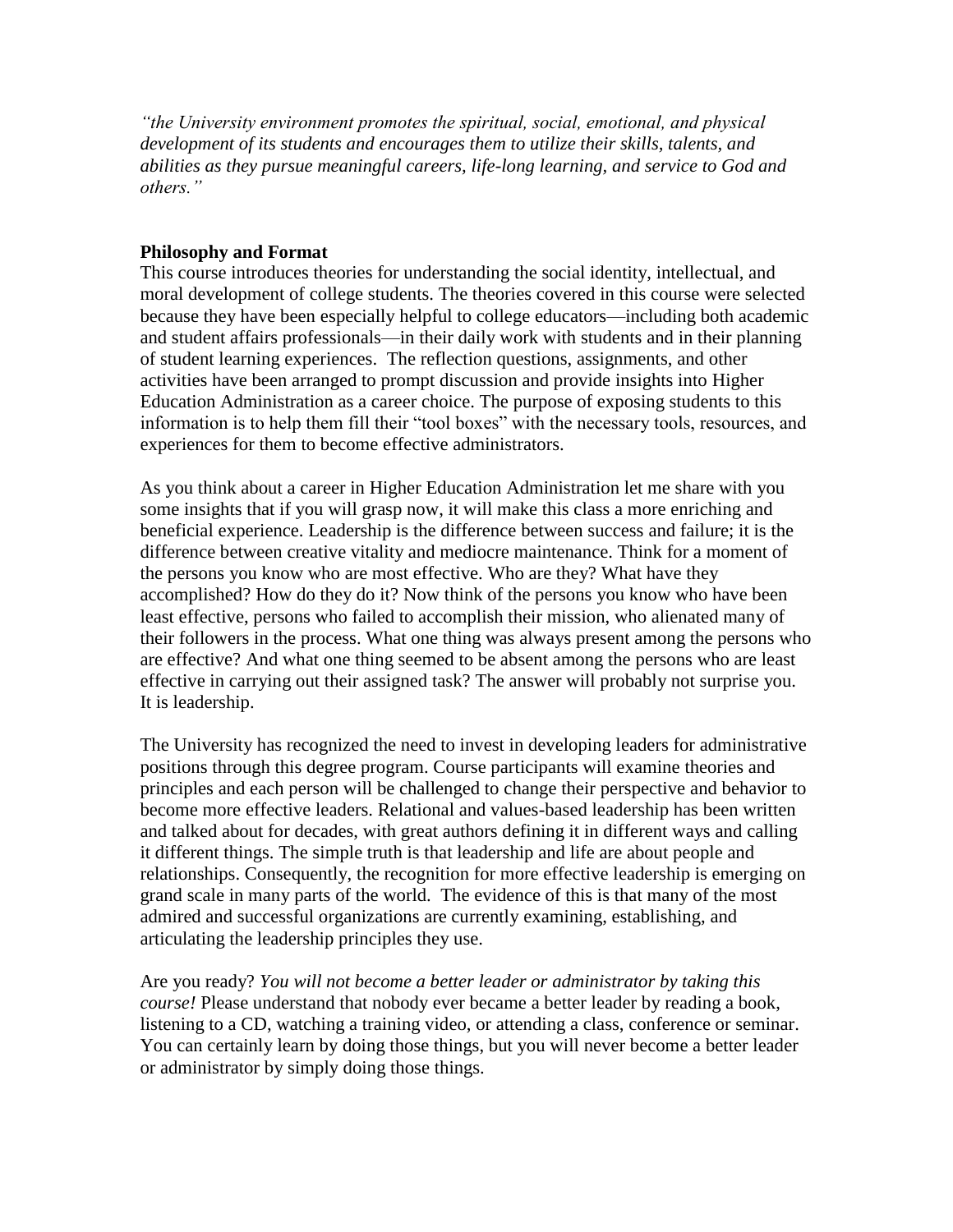Becoming a skilled leader or an effective administrator is analogous to becoming a skilled doctor, chef, lawyer, pianist, or golfer. You may gain information and insight into a subject by reading a book or sitting in a class, but application and practice is the key. No one ever learned to swim by reading a book.

Developing the skills of effective leadership is difficult work and comes with a price. Becoming a leader requires a great deal of motivation, feedback and extended practice, as does any worthwhile discipline. Becoming a better leader is not something that is grasped intellectually, like learning algebra or how to read a balance sheet. We become leaders by applying our learning, knowledge, feedback, and experience to our everyday lives.

To become a better leader, one must be willing and motivated to change and grow. To develop leadership skills, one must be motivated to seek out and receive sometimes painful feedback from others so one can see oneself more clearly. "Most people never change until the pain of staying the same is greater than the pain of changing." To become a more skillful leader, one must be willing to go down deep to explore old scripts, habits, and behaviors that need to be identified and changed. To become a more effective leader, one must be motivated to break old habits and begin learning new ones. There are few things more difficult in life than deep-seated habits or biases, which is why few benefit from simply taking a class or workshop.

In this course we will do much more than gather information about leadership, student development, and ethical principles, we will explore through images, conversations, interviews, assignments, reports, critiques, and various readings what we need to understand and do to become more effective administrators. In the class sessions we spend together we will create a tapestry for self-leadership that will help us build a platform or foundation for an effective career in higher education.

Some sociologists describe this generation (Those born between 1981 – 1999) as EPIC: Experiential, Participatory, Image-Driven and Connected. If that's true, I believe we'll get the most out of resources that give us an image, an experience, and a way to connect with each other. The tools that we'll use will provide us with images, discussions questions, and self-assessment tools, and exercises in which each person can participate. My hope is that each of these things will become signposts that guide, warn, and inform every member of this class.

Theories have been selected also to call attention to, and begin to explore, important group and individual differences that have implications for how we can best serve each and every student to reach full potential in key areas of human development, regardless of race, culture, age, gender, sexual orientation, religion, learning style, or personality. Understanding and appreciating student development and diversity is a key factor in our ability as professionals to act empathetically and effectively. Without knowledge of student development and diversity, chances increase that we may inadvertently respond judgmentally, insensitively, or ineffectively to student needs.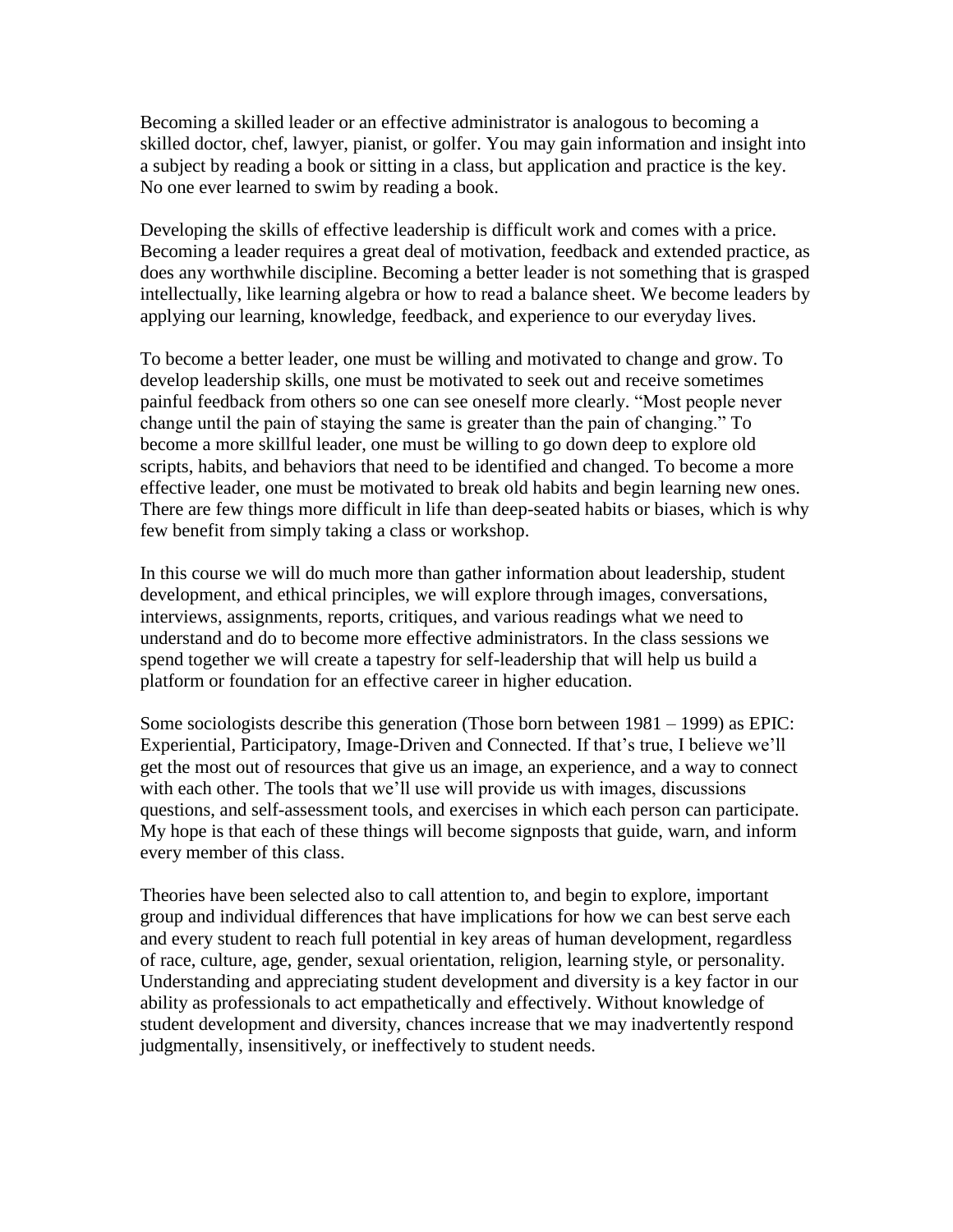In this course various teaching and learning methods will be used. Much of the class will revolve around reading assignments, threaded discussions, student presentations, reflective responses to weekly assignments, and completion of the course project. In addition to the completion of academic assignments (quizzes, exams, project, presentations, and personal stories) students will be expected to observe and interact with college students to fulfill the course requirements.

**Objectives** Upon the successful completion of this course, students should be able to:

- 1. Demonstrate an understanding of the developmental challenges facing today's college student, including the cognitive, affective and behavioral domains.
- 2. Describe the following theories of development:
	- a. Abraham Maslow
	- b. Erik Erikson
	- c. Arthur Chickering
	- d. James Marcia
	- e. William G. Perry
	- f. Lawrence Kohlberg
	- g. Carol Gilligan
	- h. James Rest
	- i. David Kolb
	- j. John Holland
- 3. Identify ethical concerns in higher education practice suggested by theories of college student development.
- 4. Apply developmental theory to their professional interactions with college students in a way that increases empathy and the potential for student growth.
- 5. Utilize developmental theory and Process models to improve plans and policies implemented in the context of their own administration or teaching.
- 6. Analyze enduring and emerging issues in higher education in light of relevant developmental theory and research, particularly those issues related to social diversity, technological change, and ethical concerns, to deepen insight into appropriate and effective policies and programs.

# **Course Requirements**

Participate thoughtfully and actively in class meetings. In order to fulfill the promise of graduate study, you must read and study all assigned readings before beginning the lesson, noting questions or issues you would like to raise in the threaded discussion and reflection opportunities each week. I would encourage you to note at least three important points and three questions raised by each of the assignments.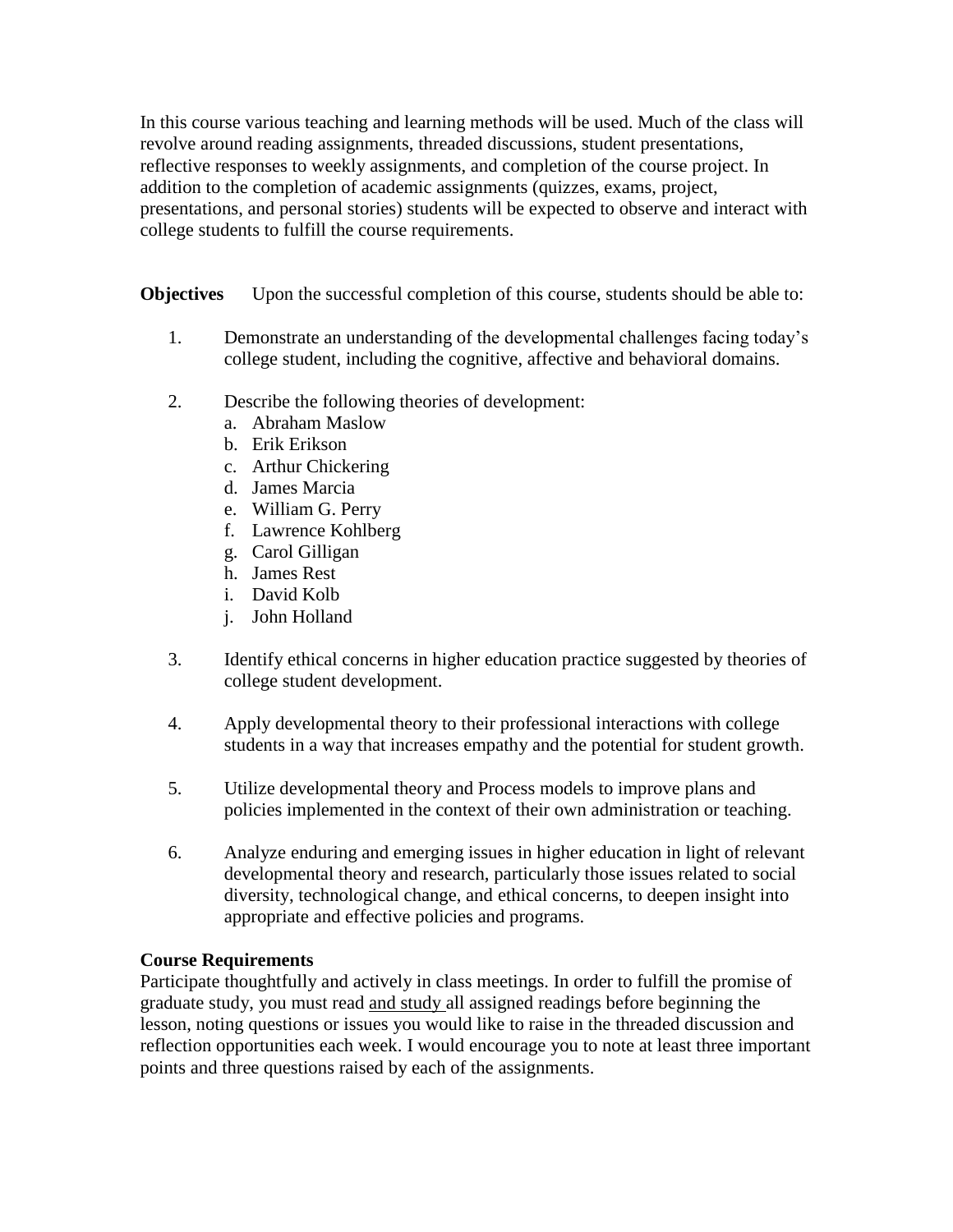I expect you to be fully prepared for each lesson, which means you will have read and reflected upon the assigned material and offer to the class meaningful comments and questions. (For most lessons you will need to complete the quizzes and turn in the assignments before the next lesson will be made available) It is also expected that you will be respectful in class discussions, which means I want you to openly challenge, disagree or support your classmates, but do not demean or belittle them. It is also expected that you do not hog "air time" but rather allow space for all students. Participation points are given for moving the discussion to a more complex level of understanding of the issues and your contributions to the class.

It is expected that assignments will be completed by the deadlines indicated. Guidelines for each assignment are included in the syllabus or will be presented in class. For papers you submit, follow the style guidelines contained in the Publication Manual of the American Psychological Association  $(5<sup>th</sup>$  ed.)

| <b>Assignments/Due Dates</b> |                                        |          |
|------------------------------|----------------------------------------|----------|
| <b>Personal Story Paper</b>  | Due: Before Lesson 2 (Midnight         |          |
|                              | <b>January 29, 2009)</b>               | (5%)     |
| Quizzes                      | <b>Every Class</b>                     | (15%)    |
| <b>Written Examination</b>   | Due: Before Lesson 8 (Midnight         |          |
|                              | <b>March 26, 2009)</b>                 | $(10\%)$ |
| <b>Theory Presentation</b>   | Lessons $8-10$ (April 2, 9, and $16$ ) |          |
|                              |                                        | $(10\%)$ |
| Sub-Culture Project          | <b>Due: With Portfolio</b>             |          |
|                              | (May 5, 2009)                          | (15%)    |
| <b>Generational Study</b>    | Due: Before Lesson 12 (Midnight        |          |
|                              | April 22, 2009)                        | $(10\%)$ |
| <b>Final Portfolio</b>       | <b>Due: Last Day of Class</b>          |          |
|                              | (May 5, 2009)                          | (20%)    |
| <b>Class Participation</b>   | <b>Every Class</b>                     | (15%)    |

#### *Grading Scale*

95-100 A 91-94 B+ 85-90 B 81-84 C+ 75-80 C

#### **Miscellaneous Policies**

#### *Academic Integrity*

Students are expected to maintain a high moral and ethical standard of conduct in and out of the classroom. This includes guarding against plagiarism and cheating. Students should be aware of the official university policy: "Mississippi College" *students are expected to be scrupulously honest. Dishonesty, such as cheating or plagiarism. . ., or furnishing false information, including forgery, alteration or*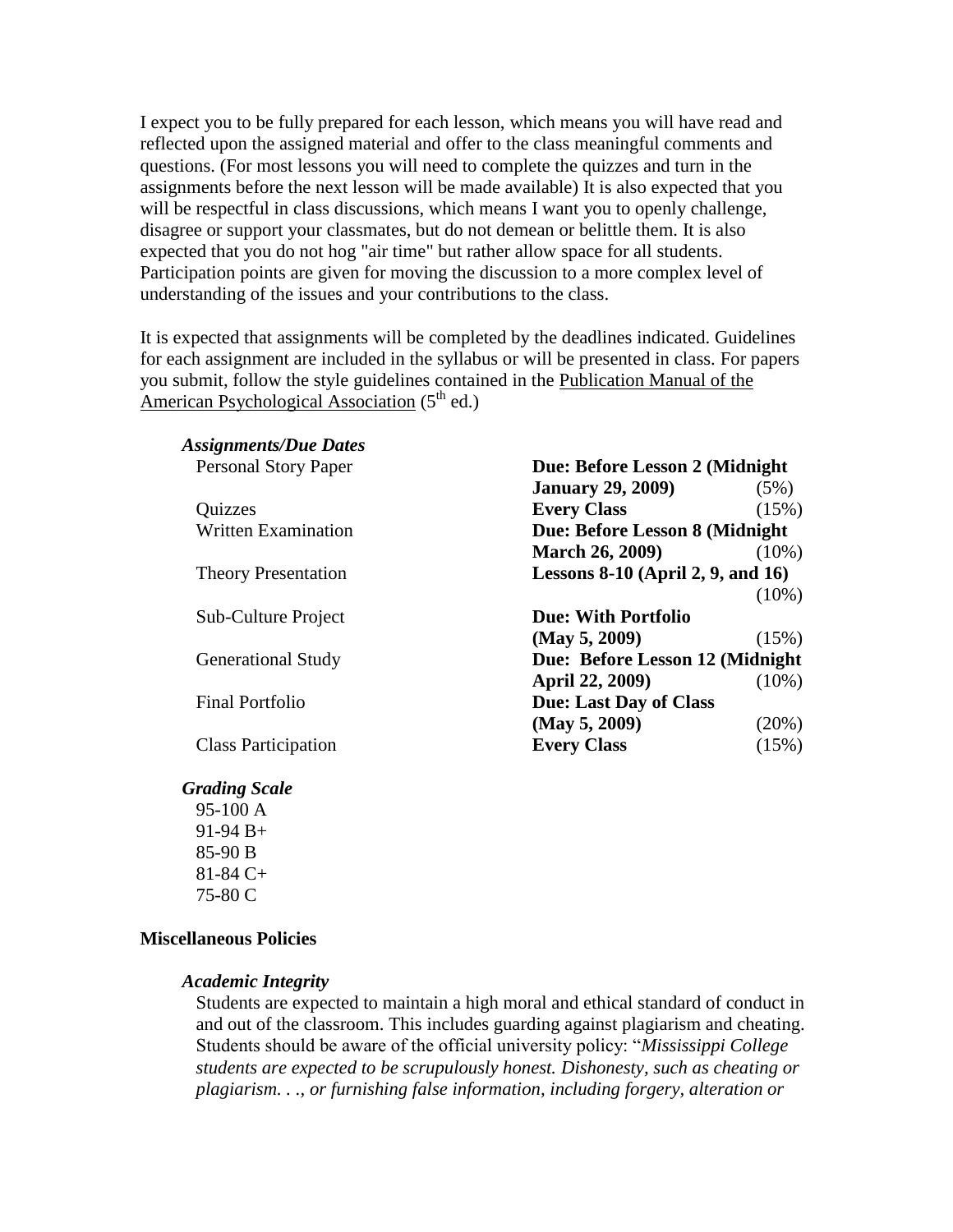*misuse of College documents, records, or identification, will be regarded as a serious offense subject to severe penalty, including, but not limited to, loss of credit and possible dismissal*.‖ (consult the current edition of the *Mississippi College Student Handbook* or University Policy 2:19 for specific information).

#### *Technology Requirements*

You are required to have a computer, email, and Internet access to enroll in this course. The course is delivered via online instruction. In addition, you will be required to use Word in completing your assignments. Since the professor will be providing comments in an electronic format, the students will be required to participate in a Microsoft tutorial at this website:

[http://office.microsoft.com/assistance/hfws.aspx?AssetID=RC011600131033&pi](http://office.microsoft.com/assistance/hfws.aspx?AssetID=RC011600131033&pid=CR061958171033) [d=CR061958171033.](http://office.microsoft.com/assistance/hfws.aspx?AssetID=RC011600131033&pid=CR061958171033) It takes approximately 30-50 minutes to complete.

#### *Participation Policy*

An important aspect of this course is class participation and the learning which takes place through discussion. Students are expected to post according to the assignment schedule and respond to the reflection questions each week and respond to the questions at the end of each case study in the textbook: *Linking Theory and Practice*. If circumstances prevent you from posting, please contact me with an appropriate reason as a professional courtesy. Failure to post will be handled in the following manner: For each week where there is a less than adequate posting ½ a percentage point will be deducted. The professor will attempt to *force* each student to participate in the forum.

#### *Quizzes*

There will numerous quizzes each week. Each quiz can only be taken once.

#### *Changes to Syllabus*

While every effort will be made to adhere to the schedule and policies outlined in this document, the professor reserves the right to make any needed changes necessitated by the overall progress of the course and/or the needs of the students.

#### *Other Academic Policies*

It is also expected that the student be familiar with general university policies as described in the current academic catalog and student handbook; and the calendar of events as found on the MC website.

#### *Special Accommodations*

If special accommodations due to learning, physical, psychological, or other disabilities are needed to satisfy course criteria students are encouraged to discuss services needed with the instructor as early in the course as possible to identify and plan specific accommodations. You may be asked to supply a letter from your family physician or other documentation that will assist in planning modification(s). For more information please contact Dr. Buddy Wagner in the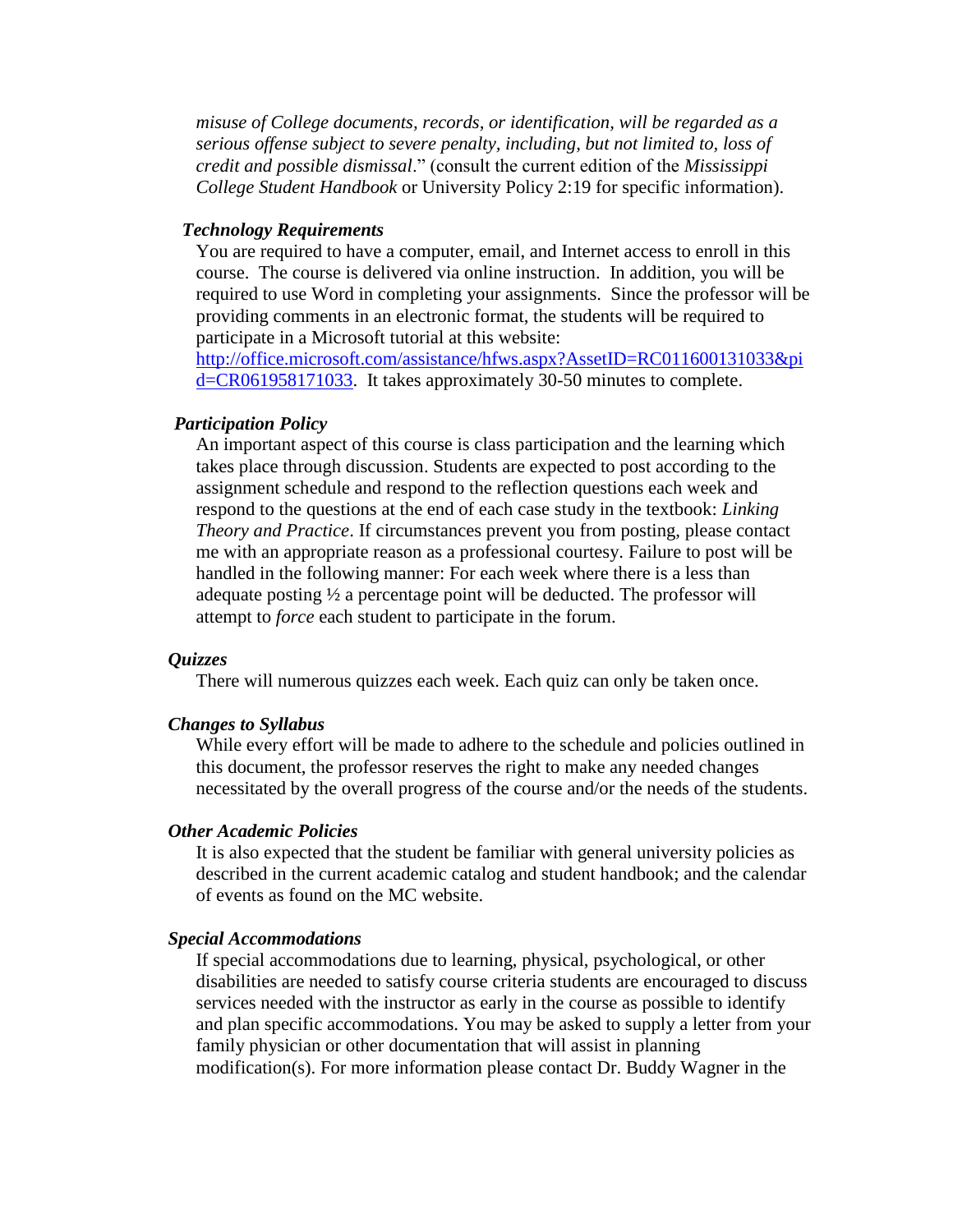# Counseling and Career and Development Center (601-925-3354) [bwagner@mc.edu](mailto:bwagner@mc.edu)

# *Schedule of Topics and Assignments*

| <b>Lesson</b>   | <b>Class Topics</b>                       | <b>Assignments &amp; Due Dates</b>                                              |
|-----------------|-------------------------------------------|---------------------------------------------------------------------------------|
| <b>Intro</b>    | Review syllabus, activities/assignments & |                                                                                 |
|                 | class expectations                        |                                                                                 |
|                 | Laying the Foundation                     |                                                                                 |
| <b>Lesson 1</b> | The Importance of Understanding           | Readings in Student Development in College, pp.                                 |
|                 | Ourselves                                 | Preface $-15$ .                                                                 |
|                 |                                           | Quiz over reading (1)                                                           |
|                 |                                           | Readings in Linking Theory and Practice, pp. Preface-<br>15                     |
|                 |                                           | Quiz over reading (2)                                                           |
|                 |                                           |                                                                                 |
|                 |                                           | Quiz over notes (3)                                                             |
|                 |                                           | <b>Personal Story Papers</b>                                                    |
|                 |                                           | All Assignments for this lesson are due by Midnight                             |
|                 |                                           | <b>January 29, 2009</b>                                                         |
|                 |                                           | (Before Lesson two can be opened)                                               |
| <b>Lesson 2</b> | <b>Why Context Matters</b>                | Readings in Student Development in College, pp. 15-                             |
|                 |                                           | 30.                                                                             |
|                 |                                           | Quiz over reading (4)                                                           |
|                 |                                           | Readings in Linking Theory and Practice, pp. 17-57                              |
|                 |                                           | Quiz over reading (5)                                                           |
|                 |                                           | Quiz over notes (6)                                                             |
|                 |                                           | <b>College Description Assignment</b>                                           |
|                 |                                           | All Assignments for this lesson are due by Midnight                             |
|                 |                                           | <b>February 5, 2009</b>                                                         |
|                 |                                           | (must be completed before moving to Lesson three)                               |
|                 |                                           | <b>Theory Presentation Proposal Due</b>                                         |
|                 |                                           | (Sign-Up for Presentation Time)                                                 |
| <b>Lesson 3</b> | <b>Understanding Students</b>             | Readings in Student Development in College, pp. 31-                             |
|                 |                                           | 88<br>Quiz over reading (7)                                                     |
|                 |                                           |                                                                                 |
|                 |                                           | Quiz over notes (8)                                                             |
|                 |                                           | Case Studies: Linking Theory and Practice, pp. 61-65;                           |
|                 |                                           | pp. 93-99; and pp. 117-120.                                                     |
|                 |                                           | <b>Sub-Culture Proposal</b>                                                     |
|                 |                                           | All Assignments for this lesson are due by Midnight<br><b>February 12, 2009</b> |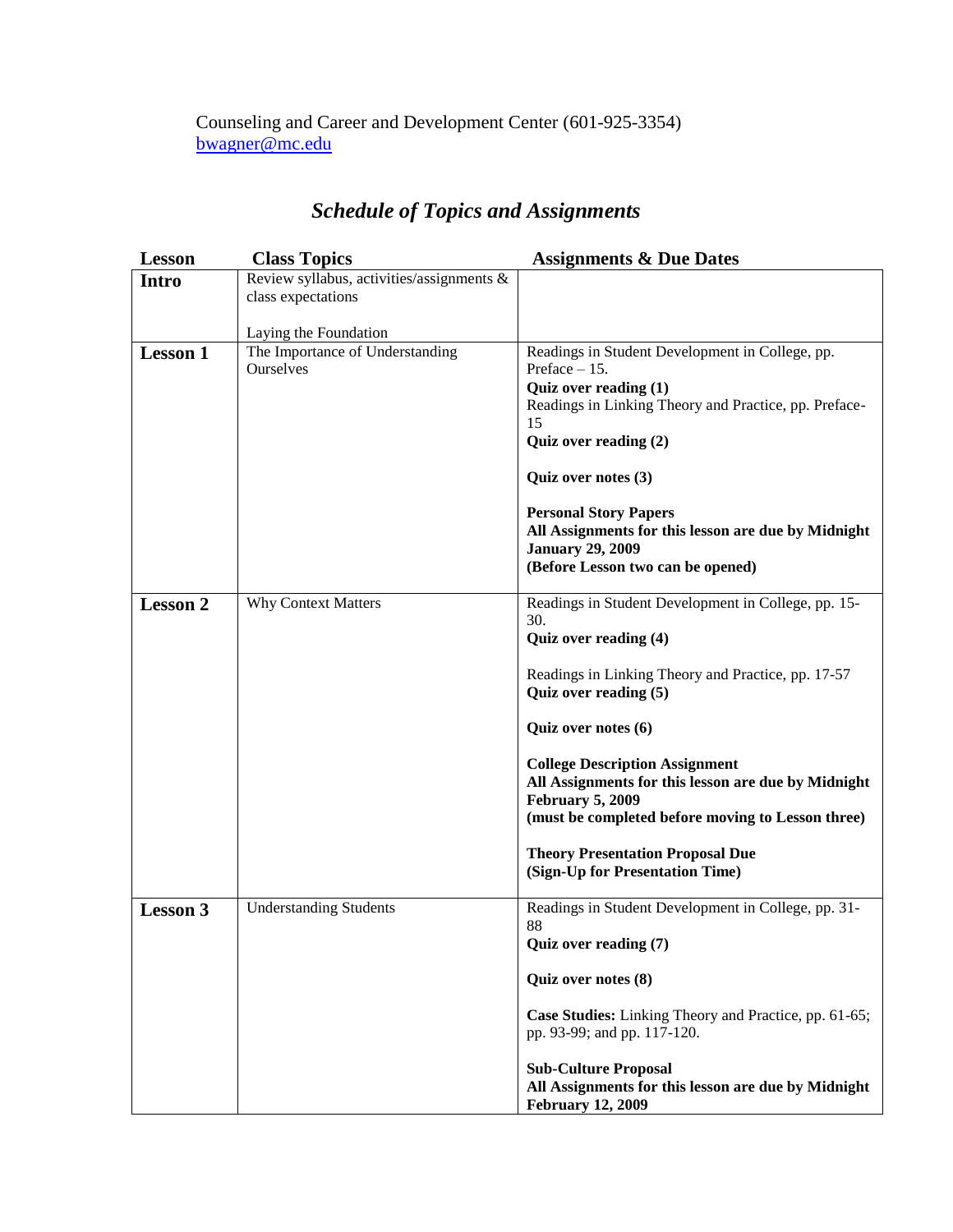|                        |                                  | Quiz over notes (10)<br>Case Studies: Linking Theory and Practice, pp. 139-                                                      |
|------------------------|----------------------------------|----------------------------------------------------------------------------------------------------------------------------------|
|                        |                                  | 143; and pp. 199-203                                                                                                             |
|                        |                                  | All Assignments for this lesson are due by Midnight<br><b>February 19, 2009</b>                                                  |
| <b>Lesson 5</b>        | Theories and Process Models      | Readings in Student Development in College, pp. 123-<br>170                                                                      |
|                        |                                  | Quizzes over readings(11)                                                                                                        |
|                        |                                  | Quiz over notes (12)                                                                                                             |
|                        |                                  | Case Studies: Linking Theory and Practice, pp. 66-70;<br>pp. 100-102; pp. 121-124; pp. 144-148; and pp. 173-<br>175              |
|                        |                                  | All Assignments for this lesson are due by Midnight<br><b>February 26, 2009</b>                                                  |
| Lesson 6               | More Theories and Process Models | Readings in Student Development in College, pp. 170-<br>202                                                                      |
|                        |                                  | Quizzes over readings (13)                                                                                                       |
|                        |                                  | Quiz over notes (14)                                                                                                             |
|                        |                                  | Case Studies: Linking Theory and Practice, pp. 71-77;<br>pp. 103-112; pp. 125-131; pp. 149-157; pp. 176-180;<br>and pp. 204-207. |
|                        |                                  | All Assignments for this lesson are due by Midnight<br><b>March 5, 2009</b>                                                      |
| <b>Lesson 7</b>        | More Theories and Process Models | Readings in Student Development in College, pp. 203-<br>259                                                                      |
|                        |                                  | Quizzes over readings (15)                                                                                                       |
|                        |                                  | Quiz over notes (16)                                                                                                             |
|                        |                                  | Case Studies: Linking Theory and Practice, pp. 78-87;<br>and pp. 113-116                                                         |
|                        |                                  | All Assignments for this lesson are due by Midnight<br><b>March 12, 2009</b>                                                     |
| Written<br><b>Exam</b> |                                  | Exam must be completed by Midnight on March 26,<br>2009                                                                          |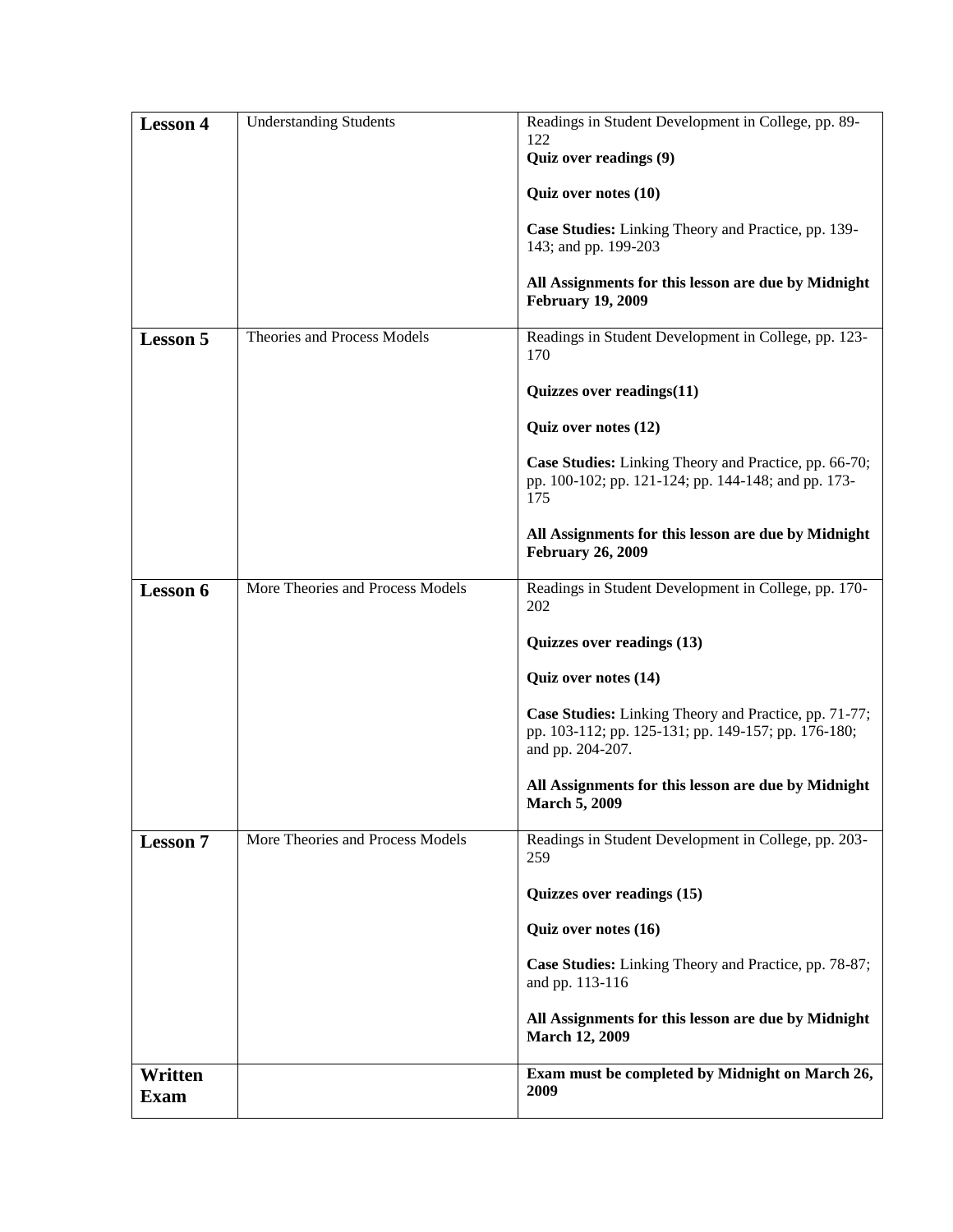| <b>Lesson 8</b>  | Presentations (Cultural Issues)                                                                                              | Readings in Student Development in College, pp. 261-<br>291<br>Quiz over reading (17)<br><b>Presentations</b><br>1.<br>2.<br>3.<br>Case Studies: Linking Theory and Practice pp. 132-<br>137; pp. 158-161; and pp. 181-189<br>All Assignments for this lesson are due by Midnight<br><b>April 2, 2009</b> |
|------------------|------------------------------------------------------------------------------------------------------------------------------|-----------------------------------------------------------------------------------------------------------------------------------------------------------------------------------------------------------------------------------------------------------------------------------------------------------|
| <b>Lesson 9</b>  | Presentations (Diversity/Internationals)                                                                                     | <b>Presentations</b><br>4.<br>5.<br>6.<br>Quiz(18)<br>Case Studies: Linking Theory and Practice, pp. 88-91<br>and pp. 162-171.<br>All Assignments for this lesson are due by Midnight<br>April 9, 2009                                                                                                    |
| <b>Lesson 10</b> | Presentations (Decision Making)                                                                                              | <b>Presentations</b><br>7.<br>8.<br>9.<br><b>Quiz</b> (19)<br>Case Studies: Linking Theory and Practice pp. 190-<br>197; and pp. 208-219.<br>All Assignments for this lesson are due by Midnight<br>April 16, 2009                                                                                        |
| <b>Lesson 11</b> | Catch-Up                                                                                                                     | Quizzes (20)<br><b>More Presentations if Needed</b><br><b>Generational Study</b><br>All Assignments for this lesson are due by Midnight<br>April 23, 2009                                                                                                                                                 |
| <b>Lesson 12</b> | Review and Reflection<br>(Class will meet online for 3 hours on<br>April 30 from 7:00 p.m. Central Time<br>until 10:00 p.m.) |                                                                                                                                                                                                                                                                                                           |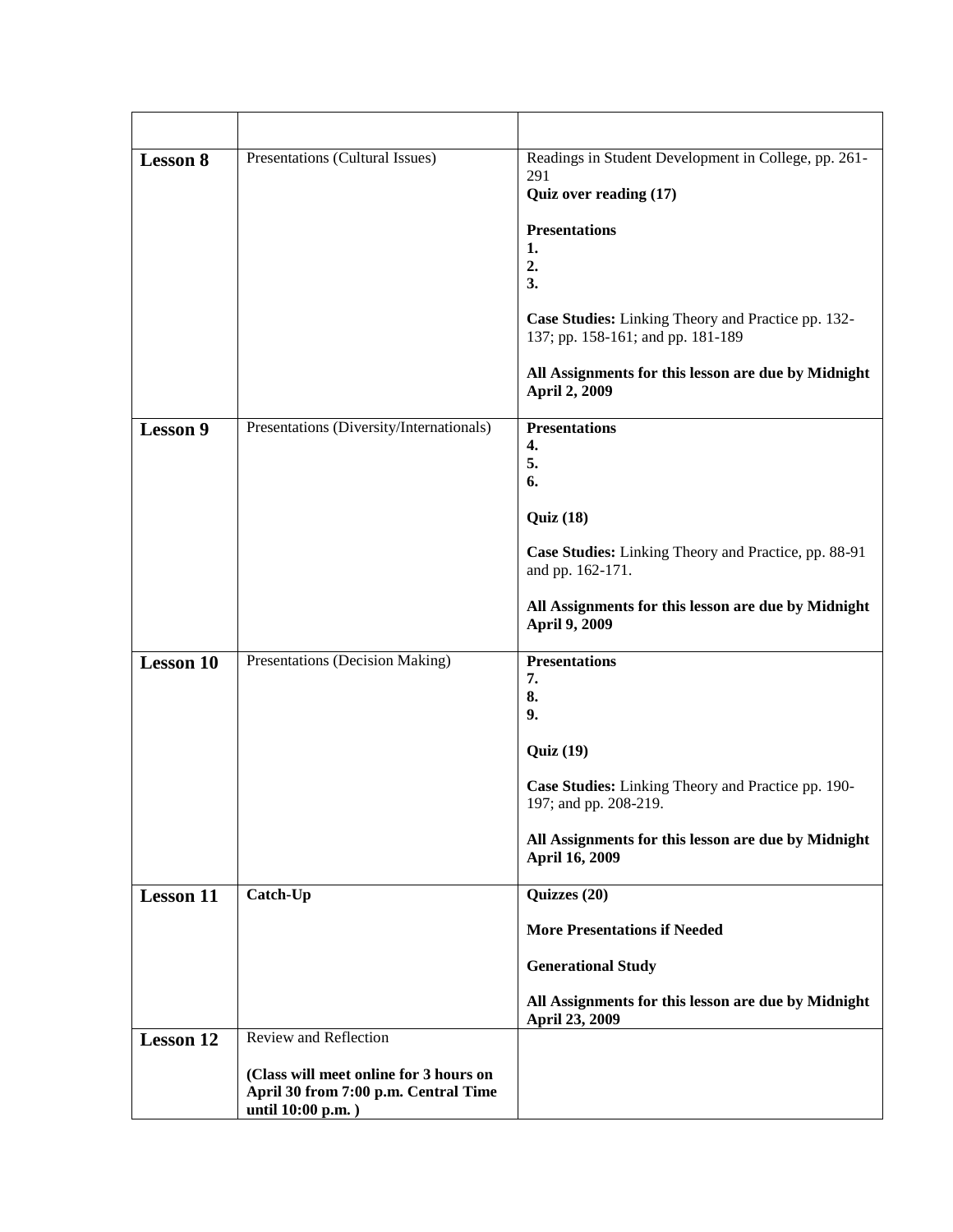| <b>Final</b> | <b>Sub-Culture Projects Due</b>                                                               |  |
|--------------|-----------------------------------------------------------------------------------------------|--|
|              | <b>Final Portfolio Due</b>                                                                    |  |
|              | All Assignments and Projects must be turned in<br>their final form by Midnight on May 5, 2009 |  |

### **Assignments**

## Personal Story Paper (5% of your grade)

The purpose of this paper is to tap into your own informal beliefs and hunches about college students before you are overwhelmed by the exposure to many formal theories and models presented in this course. In a maximum of 10 pages, address the following questions based upon your own undergraduate experiences:

- In what ways did you differ at graduation from the person you were upon enrolling in college as a freshman?
- To what experiences do you attribute these changes (both in and out of class)?
- What events or experiences contributed most significantly to these changes during college?
- What conclusions do you draw in summarizing the student development journey of your own college experience?

# Your personal story paper is due by **Midnight January 29, 2009 before you move to Lesson two**

#### Quizzes (15% of your grade)

There will be short multiple choice quizzes given over each reading assignment and over course notes.

#### Written Examination (10% of your grade)

The mid-term will include all questions from the quizzes as well as 2 discussion questions.

# **Must be completed by Midnight March 26, 2009**

#### Theory/Event Presentation (10% of your grade)

Every student will research and present information regarding a theorist, a theory or a significant event that has influenced student development/higher education. (Professor must approve your choices). The presentation will include power point presentation and a two-page summary (double-spaced) about the theorist, theory, or event (one paragraph background information) and about the theory. A critique of the value of the theory/theorist for current higher education administrators, and/or an explanation of the impact and current influence of the event. Write out a simple case-study that the class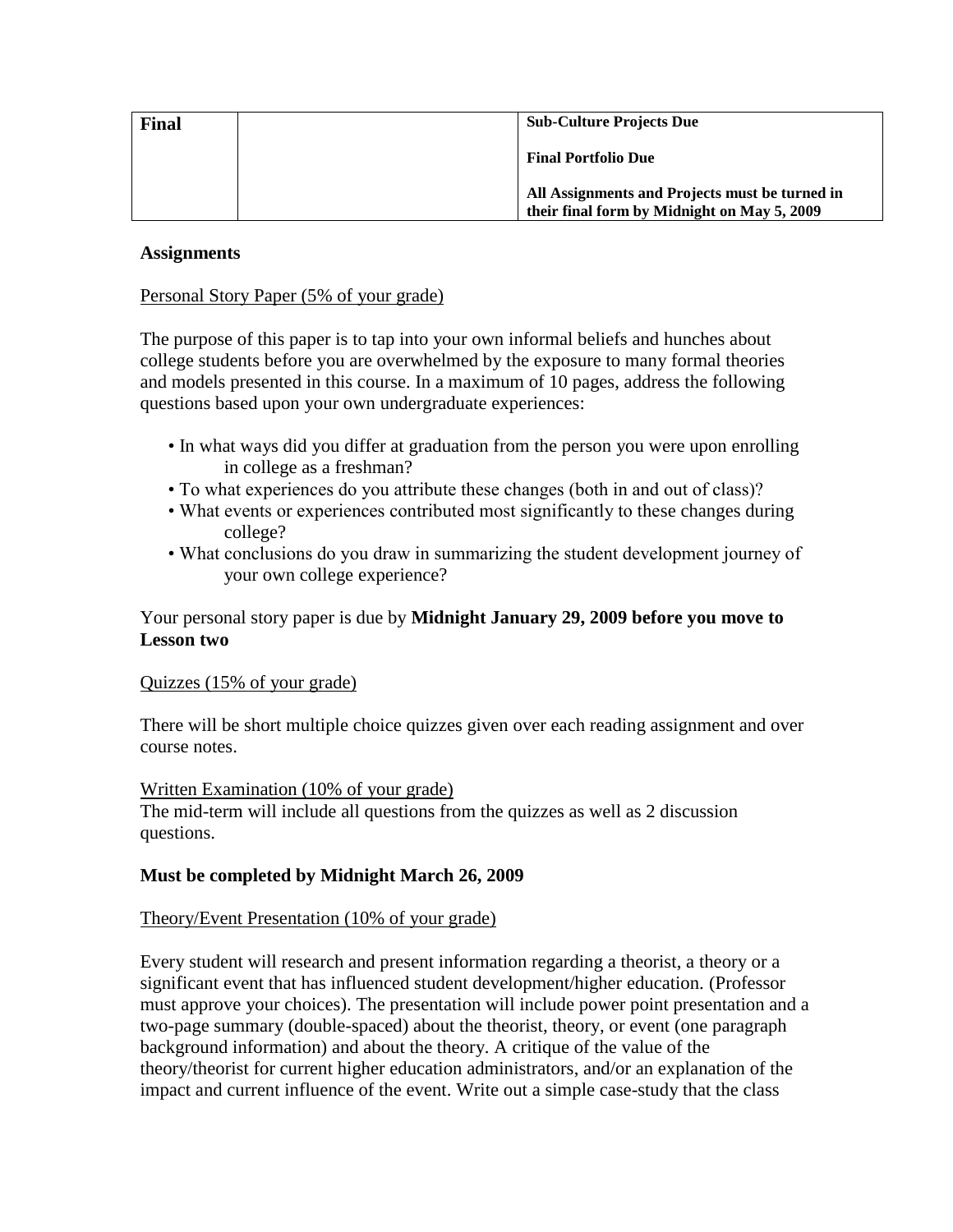could discuss in relation to the theory/event (How would this theory help us find a solution to or deal effectively with the student of the situation? How is that event relevant in our response or understanding of the details of the case-study?). Presentations will be made for lessons eight through ten.

## **Presentation Dates: April 2, 9, and 16**

#### Student Sub-Culture Project (15% of your grade)

Higher education researchers agree that students divide into various campus sub-cultures. Obvious examples would include fraternities and sororities, student organizations, and the like. These are the more formal sub-cultures. Other populations also exist, such as gay students, religious groups, students in particular academic areas, or "older" women students who return to school after raising families.

With this background in mind, each student is required to write a 15 page (minimum) paper describing and analyzing a specific sub-culture which exists within the student population. The main body of the paper should be built around substantive interviews (These could be My Space or FaceBook Chats) with at least three members or representatives of the selected sub-culture, and, when possible, observations of the subculture "in action." The final paper should be a blend of first-hand experiences based on these interviews and observations with sub-culture representatives and your informed interpretation and analysis of the sub-culture and its representatives using developmental theory (or other theoretical constructs) that you deem appropriate. From past experiences, please know that this activity is a rewarding but extremely time-consuming experience. It is strongly suggested that you anticipate the amount of time required. The sub-culture paper is not an assignment that can be completed within a week or even two. You must allow yourself at least six weeks for background reading, interviews, reflection on the collected data, and the analysis and interpretation

To gain the most from this experience, I require that you make a serious effort to study a sub-culture different from your own personal experience. While this may make the assignment more difficult at the beginning, it will also make the experience significantly more rewarding in the end. You will submit a brief proposal describing the subculture that you intend to investigate and how you plan to identify the students will you interview on

#### Framework for the sub-culture paper:

You should address the following elements in your paper:

• Background and/or history of the sub-culture. Where did the group you investigated begin and how did it come into existence? Do not assume that such a population is a recent phenomenon or exists only on one campus. Most sub-cultures are present on a variety of college campuses.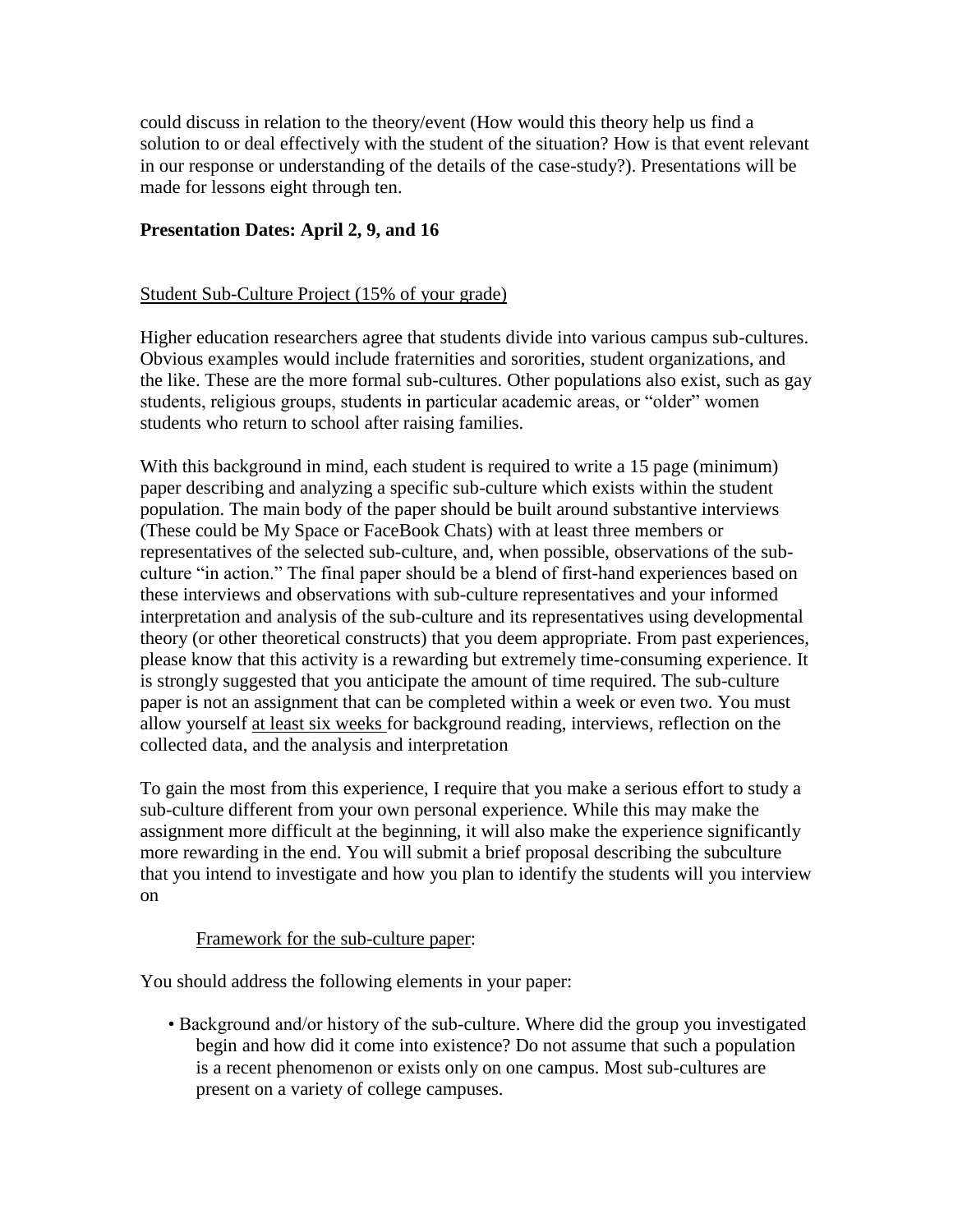- Type of student included in the sub-culture. Pay particular attention here to physical description, social status, and level of development.
- Type of campus (Inform us on the type of campus your student sub-culture residesdon't assume that the concerns of this sub-culture is the same at every campus)
- Literature review. What does the work of other researchers say about your subculture or students like them? Make particular note of how student development theory does or does not help to describe and understand the sub-culture.
- Description of participants and interview format. Briefly describe the students whom you interviewed so that the reader has a sense of who they are and describe your approach to the interviews.
- Interview findings. It is recommended that you read a least one, preferable more, articles on the ethnographic interview process to prepare yourself and to do the best job you can. You will find some hints and helps for this in the appendix of the syllabus. The findings from your interviews required for this paper should be the core of this paper, so plan accordingly.
- Interpretation and analysis. At the end of the paper, you must offer your "expert" opinion on the sub-culture based on your cumulative knowledge comprised of reading about the sub-population, interviews, and course material and discussion. Does this sub-culture affect in any way the involvement of students in the culture of the campus? Such impact could be either positive or negative and measurable in terms of degree.
- Specific policy recommendations. At the conclusion of your paper, provide your assessment of what colleges and universities should do regarding this sub-culture. How should they be treated? Please make specific notations in this section regarding "how college affects students" in this sub-culture. In general, do students benefit from their association in this sub-culture or not? How and in what ways? Or, why not?

# **The sub-culture paper is due by midnight on May 5, 2009**

# Generational Study (10% of your grade)

Everyone will research the Millennial Generation (The *Oblinger* text should be used as a primary resource)

*Introduction*: A Generational Study is a critical commentary, which involves more than simply summarizing the information (i.e. don't scan the books and the back cover and look for good quotes to make me think you've done research—read, underline, outline, take notes, and interact as you read). The bulk of your study should be an evaluation of the way the current student generation, and a commentary on your findings and the contribution to your understanding of the issues/generation addressed in your reading. A big portion of your comments should involve how to compile the material and/or get the most use from the information conveyed in the research. It should go with out saying, but the following guidelines should be followed (Modified APA style):

a. Papers should be typewritten (Times New Roman 12 pt. font) and doublespaced; no less than 10 pages in length and no more than 12 pages. (1 inch margins, left, right, top, and bottom)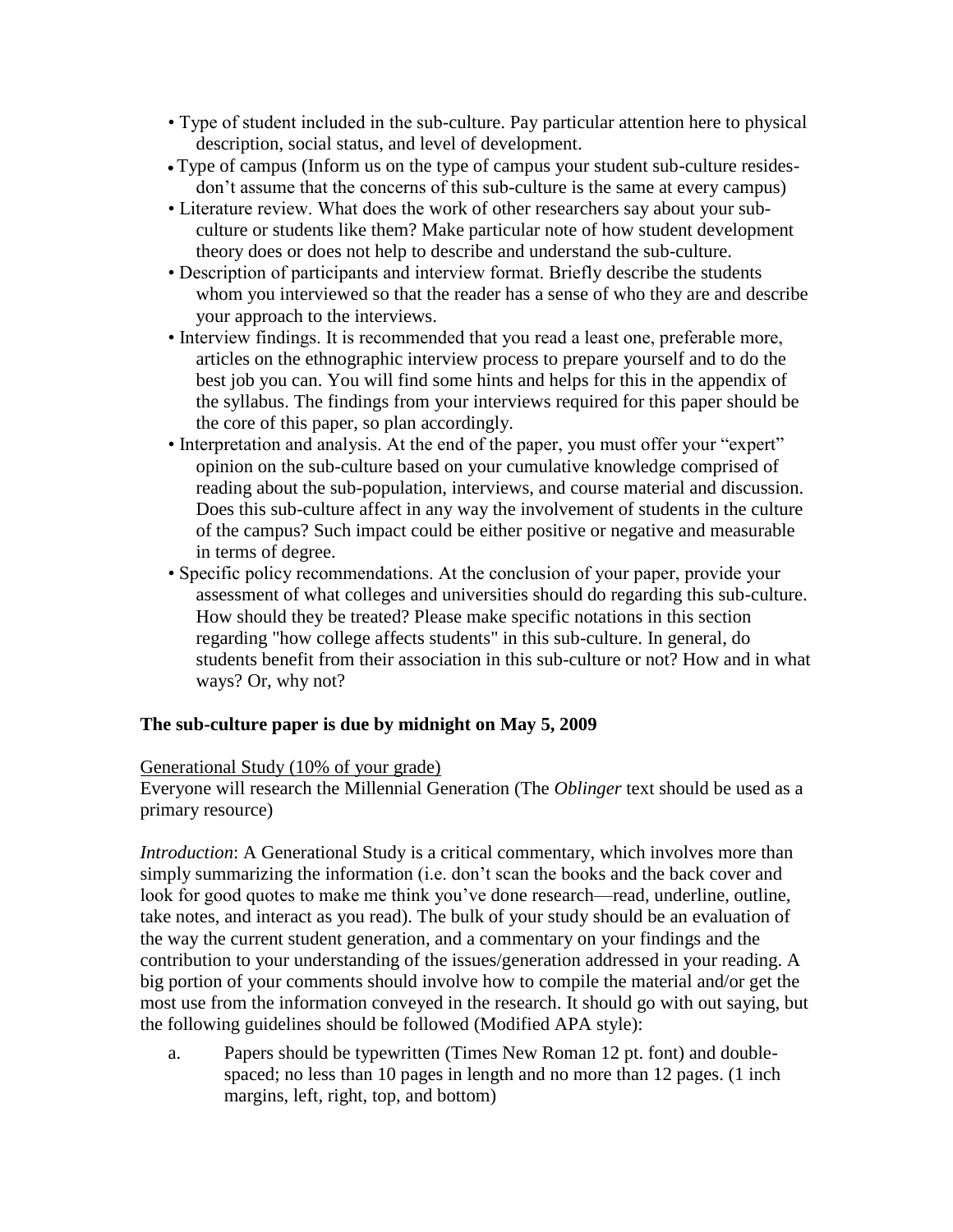- b. Rules of spelling, grammar, and composition will be closely observed (See below for grading policies).
- c. Papers should be proofread (not just spell checked and grammar checked) before they are submitted to the professor.
- d. Unless otherwise stated, it is assumed that the opinion that you are expressing is your own. Therefore there is no need to write, "In my opinion" or "I believe". (Interact with the author: "George failed to support...")
- e. Try to use action verbs whenever possible: avoid passive voice. (I.e. not "The author was trying to convey." Use: "The attempt to convey." -Passive voice is usually indicated by the use of "being verbs" …I was being, I will be—don't use them)
- f. Don't use slang or colloquialisms unless you have a specific reason for doing so. (I.e. "His metaphor seemed to have him barking up the wrong tree.").

*Content*: The narrative should address the following issues:

- a. Clear statement of the author's thesis or central argument. Why was the article or book written? For whom is this information beneficial?
- b. Citing of material (evidence) that supports the thesis. (You do not have to use direct quotes—but for whatever information you use cite parenthetically. That is the page number(s) from which the information is taken (77-78).).
- c. Assessment of whether the you are convinced/persuaded that the research is valid and has some merit
- d. Identify the major strengths, weaknesses and other descriptions of the generation.
- e. Include how the this information can be conveyed to help those working with this student generation to be more effective (what research needs to be included)
- f. Indication of your reaction to the findings; how the information has/has not contributed to your insights concerning your role in the development process of collegians (Were you prompted, influenced, impacted, outraged, ambivalent, and/or disinterested by the presentations—did you experience change?).

Grading Policies:

- a. -3 for every misspelled or misused word
- b. -2 for every time passive voice is used incorrectly
- c. -10 for every page under the minimum (Points will be deducted for any portion under the minimum expectation)
- d. -5 for major grammatical mistakes (sentence fragment, run-on sentences, no complete thought, etc.)
- e. –3 for minor grammatical mistakes (comma splice, pronoun references, verb/subject disagreement, etc.)

# **Generational Studies are due on or before Midnight April 23, 2009**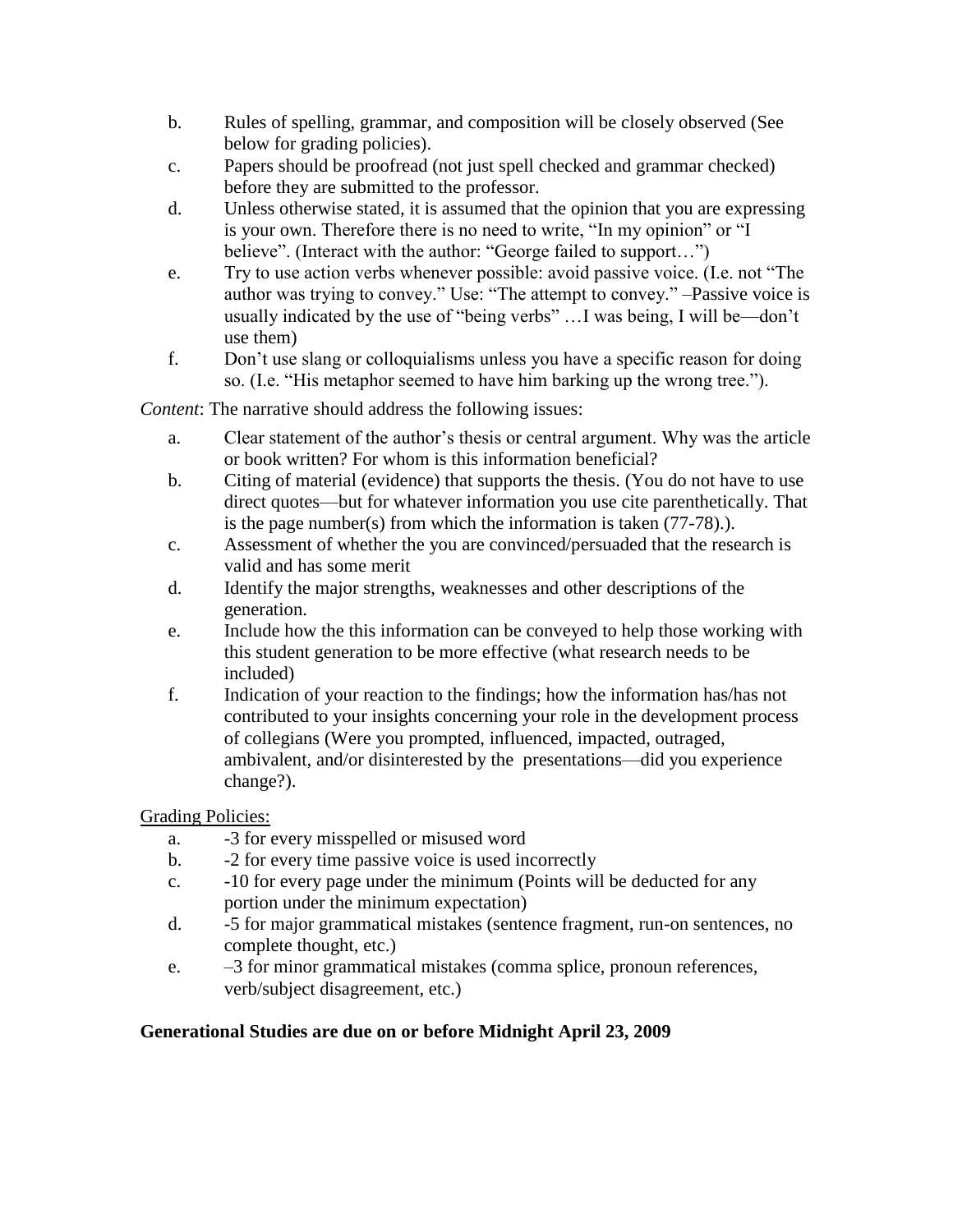#### Class Participation (15% of your grade)

An important aspect of this course is class participation and the learning which takes place through discussion. Students are expected to post according to the assignment schedule and respond to the reflection questions each week and respond to the questions at the end of each case study in the textbook: *Linking Theory and Practice*. If circumstances prevent you from posting, please contact me with an appropriate reason as a professional courtesy. Failure to post will be handled in the following manner: You are expected to post and respond a minimum of 30 times during the course. These posts/responses should add to the discussion and the topic. For each week that the professor feels there is a less than adequate posting ½ a percentage point will be deducted.

#### Final Portfolio (20% of your grade)

By the end of the course, students will have an electronic portfolio that includes the following:

- Personal Story Paper
- Theory proposal and presentation
- Sub-Culture Project
- Generational Study
- A two page summary of each lesson with a one page reflection on the future usefulness of the information and insights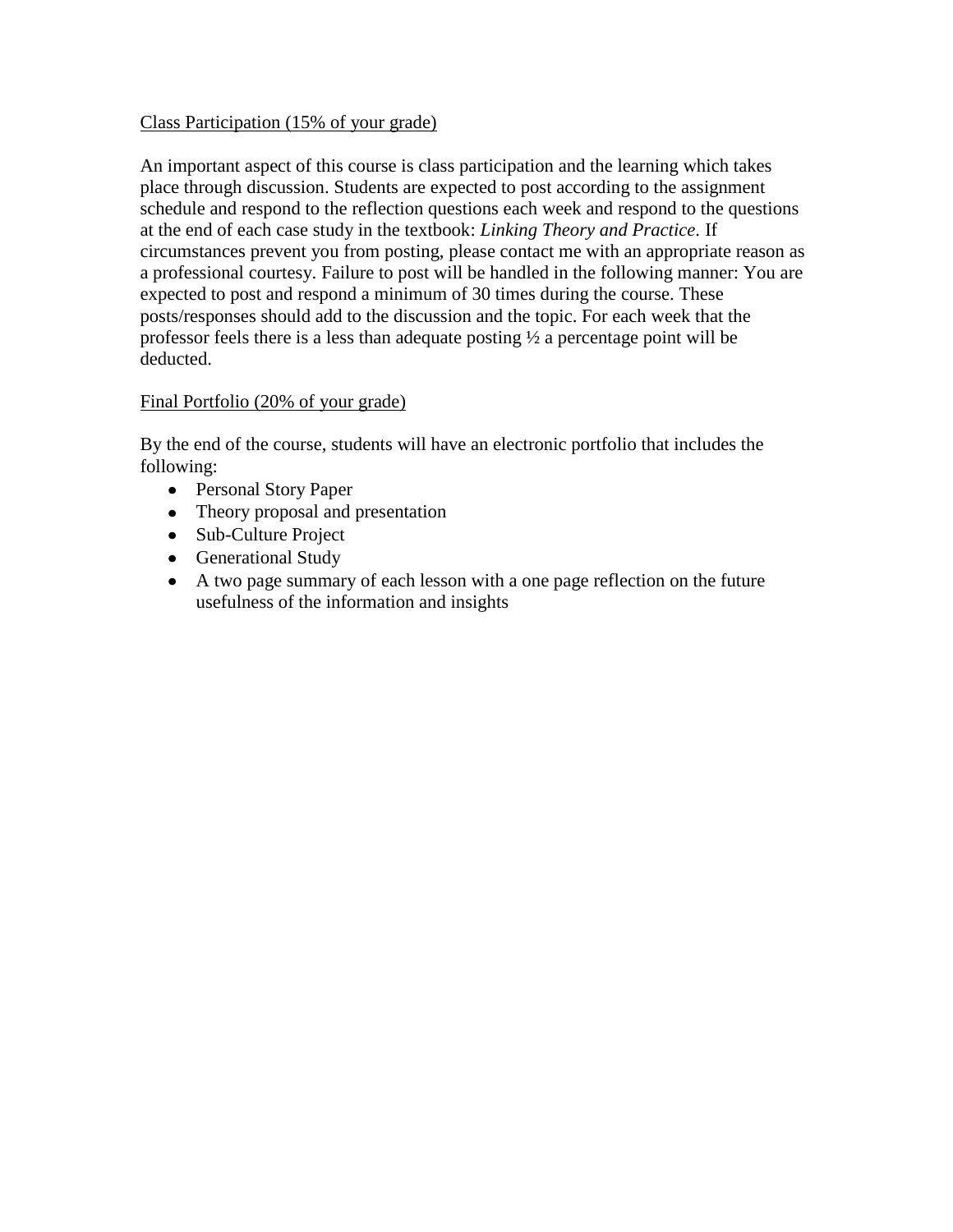## **Hints/Helps for Sub-Culture Assignment**

- 1. First, ask the person if they have a few moments (five to ten minutes) to help you with a school assignment. (A great deal of this can be done on Face Book or MySpace)
- 2. Secondly, tell them that you have been asked to examine and analyze a specific sub-culture that exists within the student population. You should give them a list of various sub-cultures and ask them which one or ones they would most readily associate with:

| Athlete                             | <b>Resident Assistant</b> | Out of State Student       |
|-------------------------------------|---------------------------|----------------------------|
| Non-traditional student with family |                           | Minority group (which one) |
| (Add others as you see fit)         |                           |                            |

3. Now that you have started a basic dialogue you can lead into the next two questions? If the student fits into the sub-culture you have chosen or if not (Interviewing those outside the sub-culture may also be helpful in perception and perspective – these won't count as part of the three, but it will be good) you can ask:

*"What do you think are the primary needs of those in (that)your sub-culture in regards to college?"*  (Are these different than other groups? Why or Why not?)

*"What are the best and worst things the college has done to try to meet the needs of (that)your sub-culture?"*

(If you heard college administrators talking about your group how would you know?)

4. The last question(s) are going to be more sensitive. Take a breath and thank the person for taking the time to help you with the assignment and tell them, ―My professor wants me to get a real feel for various sub-cultures on campus—while I don't want to over generalize there are some groups with which each of us most readily identify: 1) what can you tell me to help me understand you and your sub-culture?" "2) What do you think those in charge need to know to assist you in your college experience?" 3) Can you tell me what things you wished you had known before you came to college and why you think these things would help others (top 5 would be great).